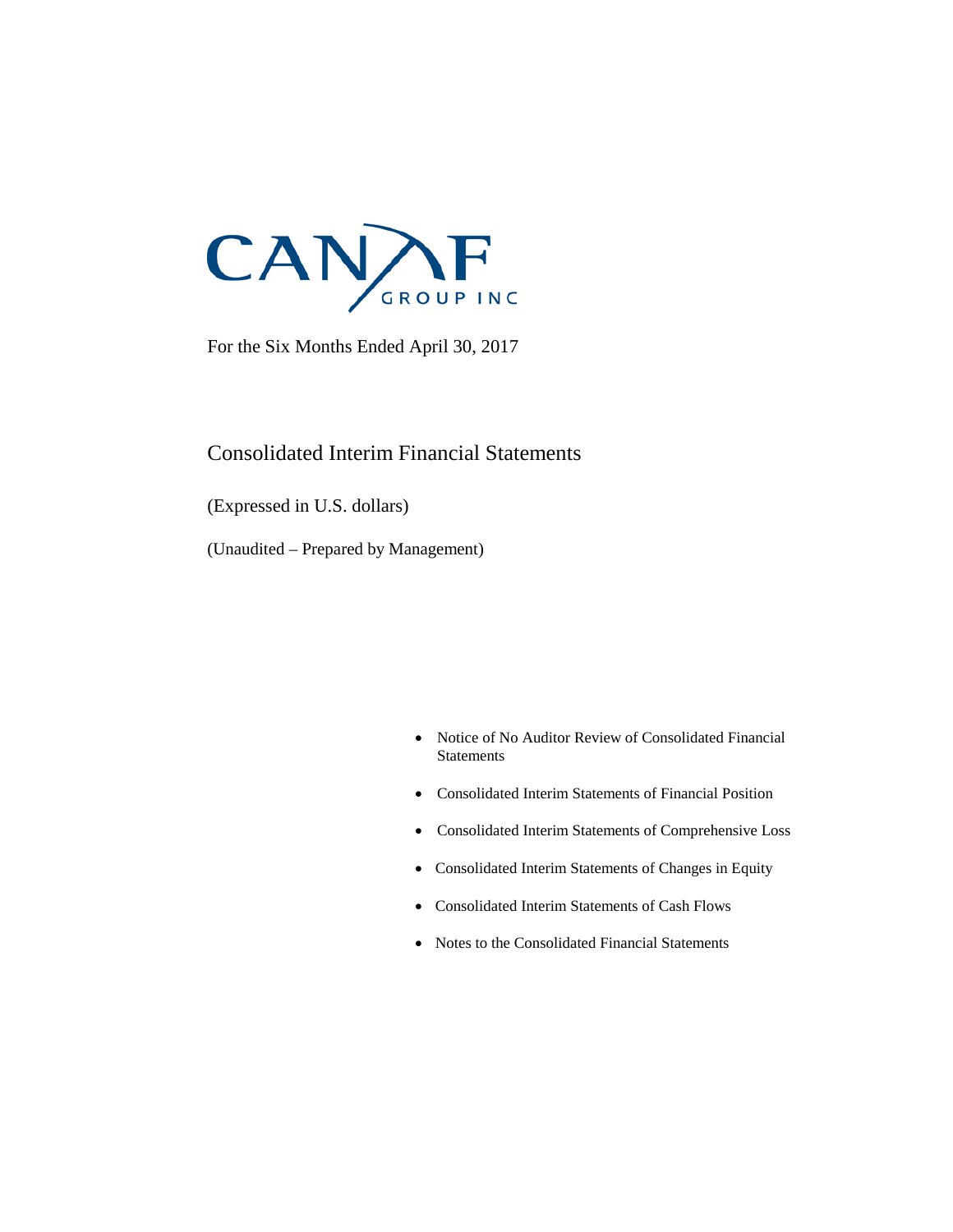#### **NOTICE OF NO AUDITOR REVIEW OF CONSOLIDATED INTERIM FINANCIAL STATEMENTS**

Under National Instrument 51-102, Part 4, subsection 4.3(3), if an auditor has not performed a review of the consolidated interim financial statements, they must be accompanied by a notice indicating that the financial statements have not been reviewed by an auditor.

The accompanying unaudited consolidated interim financial statements of Canaf Group Inc. for the period ended April 30, 2017 have been prepared by management and approved by the Audit Committee and the Board of Directors of the Company and are the responsibility of the Company's management.

The Company's independent auditor has not performed a review of these consolidated interim financial statements in accordance with the standards established by the Canadian Institute of Chartered Accountants for a review of consolidated interim financial statements by an entity's auditor.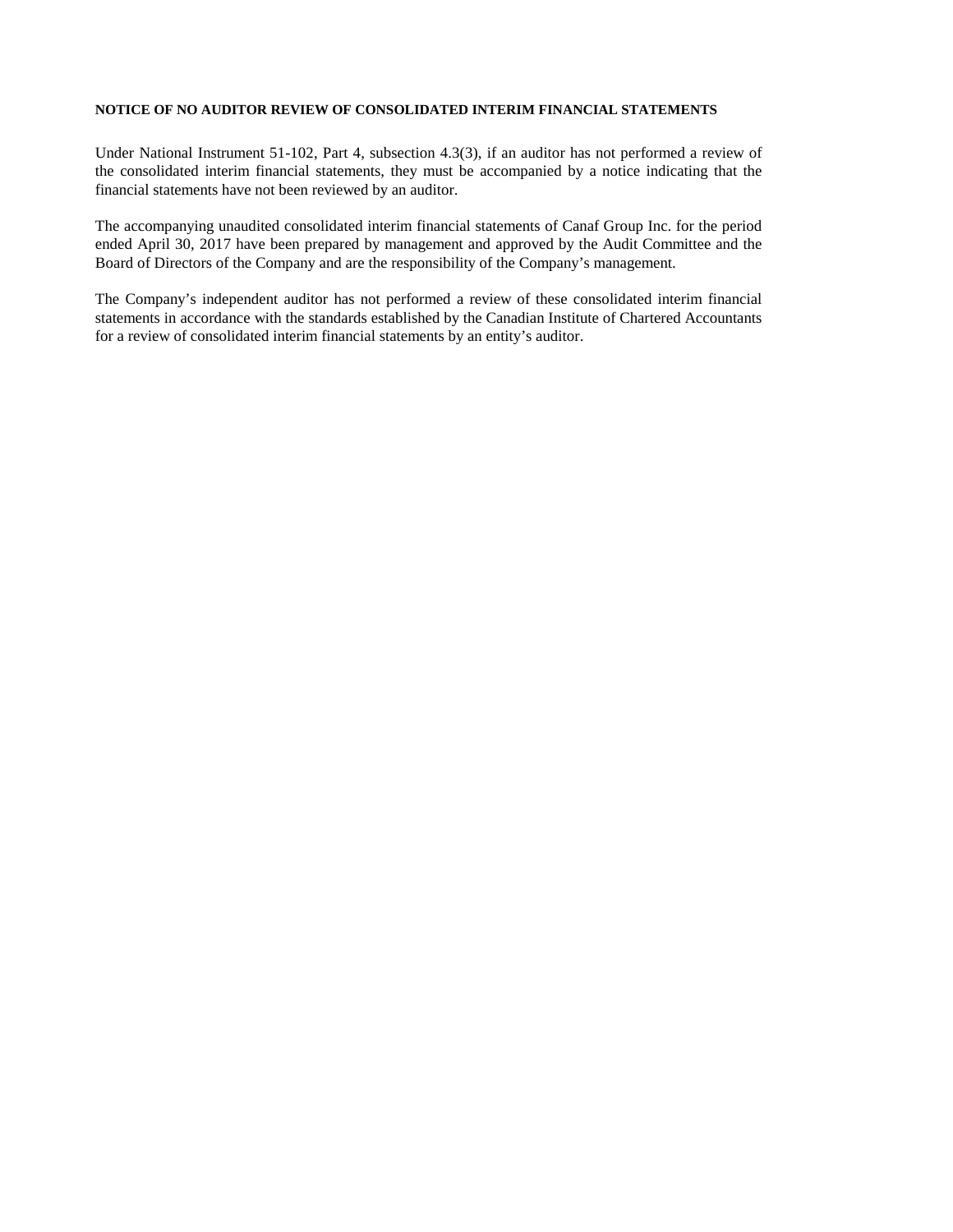# Consolidated Interim Statements of Financial Position

(Expressed in U.S. Dollars)

(Unaudited)

|                                        | Note           | April 30,<br>2017<br>\$ | October 31,<br>2016<br>$\mathcal{S}$ |
|----------------------------------------|----------------|-------------------------|--------------------------------------|
| $\sqrt{2}$<br><b>ASSETS</b>            |                |                         |                                      |
| <b>CURRENT</b>                         |                |                         |                                      |
| Cash                                   |                |                         | 380,562                              |
| <b>Trade Receivables</b>               | 14             | 2,499,259               | 643,645                              |
| Sales Tax Receivable                   | $\overline{4}$ | 1,471                   | 17,870                               |
| Inventories                            | 5              | 541,996                 | 403,329                              |
| Prepaid Expense and Deposits           |                | 35,194                  | 27,220                               |
|                                        |                | 3,077,920               | 1,472,626                            |
| <b>NON-CURRENT</b>                     |                |                         |                                      |
| Property, Plant and Equipment          | 6              | 1,253,497               | 1,256,691                            |
| Intangible                             |                | 1                       | 1                                    |
|                                        |                | 4,331,418               | 2,729,318                            |
| <b>LIABILITIES</b>                     |                |                         |                                      |
| <b>CURRENT</b>                         |                |                         |                                      |
| <b>Bank Overdraft</b>                  |                | 6,573                   |                                      |
| Trade and Other Payables               | 7              | 1,784,836               | 540,065                              |
| Sales Tax Receivable                   |                | 27,511                  |                                      |
| Income Taxes Payable                   |                | 947                     | 941                                  |
| <b>Current Portion of Bank Loan</b>    | 8              | 153,581                 | 298,244                              |
|                                        |                | 1,973,448               | 839,250                              |
| NON-CURRENT<br><b>Bank Loan</b>        | 8              | 406,699                 | 403,986                              |
| Deferred Tax Liability                 |                | 47,363                  | 17,108                               |
|                                        |                | 2,427,510               | 1,260,344                            |
|                                        |                |                         |                                      |
| <b>SHAREHOLDERS' EQUITY</b>            |                |                         |                                      |
| Share Capital                          | 9              | 8,079,463               | 8,079,463                            |
| Accumulated Other Comprehensive Loss - |                |                         |                                      |
| Foreign Currency Translation Reserve   |                | (1,356,202)             | (1,361,484)                          |
| Deficit                                |                | (4,819,353)             | (5,249,005)                          |
|                                        |                | 1,903,908               | 1,468,974                            |
|                                        |                | 4,331,418               | 2,729,318                            |
|                                        |                |                         |                                      |

Nature of Operations (Note 1) Economic Dependence (Note 14) Commitment (Note 15) Segment Information (Note 16)

The accompanying notes are an integral part of the consolidated financial statements.

Approved on Behalf of the Board:

"Christoper Way" "Kevin Corrigan" Christopher Way, Director Kevin Corrigan, Director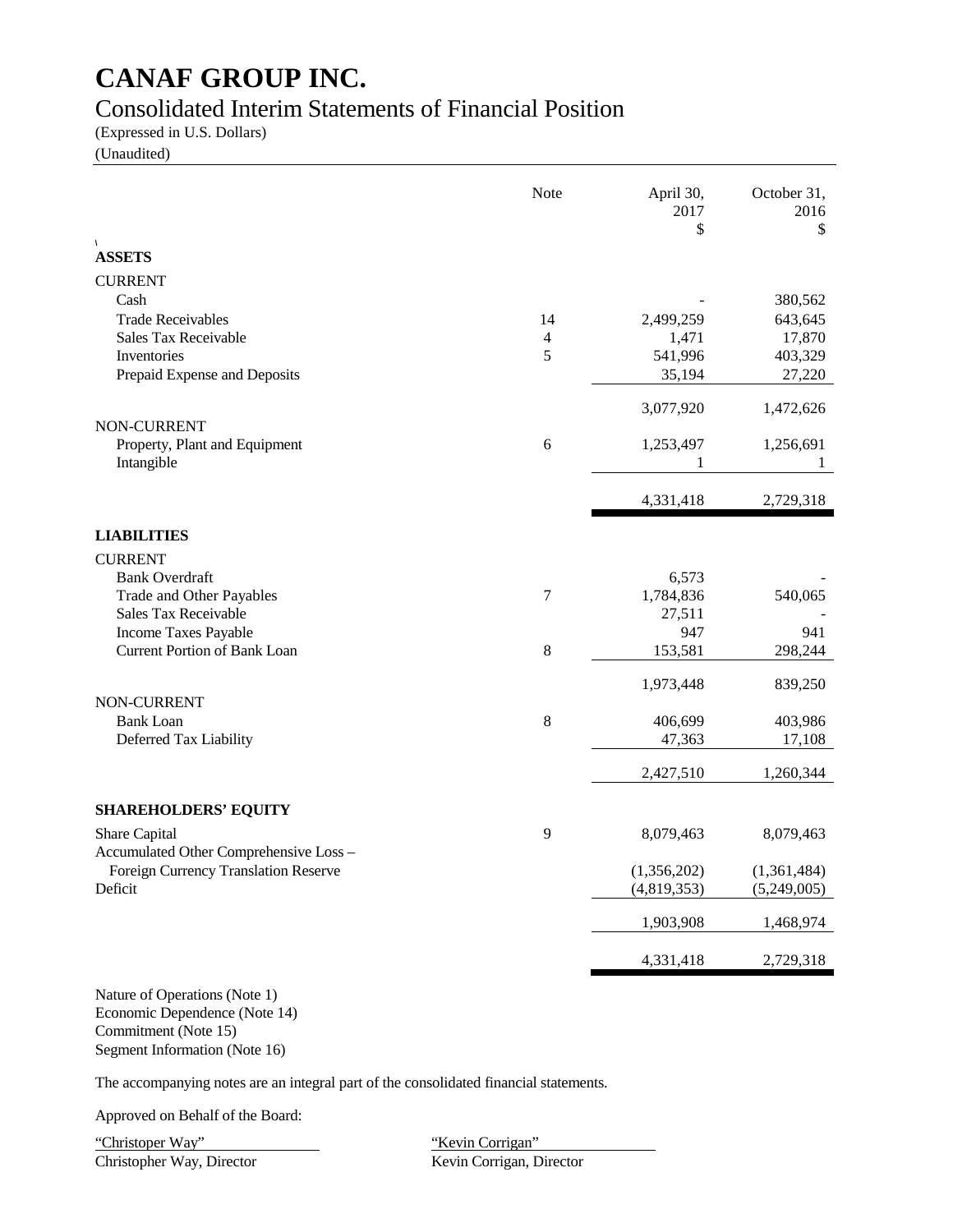# Consolidated Interim Statements of Comprehensive Income

(Expressed in U.S. Dollars)

(Unaudited)

|                                                                                                     |              |                        | Three Months Ended<br>April 30, | <b>Six Months Ended</b><br>April 30, |                        |
|-----------------------------------------------------------------------------------------------------|--------------|------------------------|---------------------------------|--------------------------------------|------------------------|
|                                                                                                     | <b>Notes</b> | 2017<br>\$             | 2016<br>\$                      | 2017<br>\$                           | 2016<br>\$             |
| <b>SALES</b><br><b>COST OF SALES</b>                                                                | 12           | 3,490,753<br>3,191,729 | 757,843<br>718,730              | 6,482,459<br>5,797,554               | 1,780,616<br>1,870,713 |
| <b>GROSS PROFIT (LOSS)</b>                                                                          |              | 299,024                | 39,113                          | 684,905                              | (90,097)               |
| <b>EXPENSES</b>                                                                                     |              |                        |                                 |                                      |                        |
| General and Administrative<br>Interest on Bank Loan                                                 | 13<br>8      | 103,052<br>14,336      | 83,427<br>18,733                | 207,630<br>29,658                    | 176,677<br>38,373      |
|                                                                                                     |              | (117, 388)             | (102, 160)                      | (237, 288)                           | (215,050)              |
| <b>INCOME (LOSS)</b><br><b>BEFORE OTHER ITEMS</b>                                                   |              | 181,636                | (63,047)                        | 447,617                              | (305, 147)             |
| <b>Interest Income</b>                                                                              |              | 4,207                  | 638                             | 9,181                                | 2,073                  |
| <b>INCOME (LOSS)</b>                                                                                |              |                        |                                 |                                      |                        |
| <b>BEFORE INCOME TAXES</b>                                                                          |              | 185,843                | (62, 409)                       | 456,798                              | (303,074)              |
| <b>Income Taxes</b>                                                                                 |              | 46,118                 | 21,027                          | (27, 146)                            | (32,790)               |
| NET INCOME (LOSS) FOR THE PERIOD                                                                    |              | 231,961                | (41, 382)                       | 429,652                              | (335, 864)             |
| <b>OTHER COMPREHENSIVE LOSS</b>                                                                     |              |                        |                                 |                                      |                        |
| Foreign Currency Translation Gain (Loss)                                                            |              | 4,752                  | 130,914                         | 5,282                                | (65, 922)              |
| <b>NET COMPREHENSIVE (LOSS)</b><br><b>INCOME FOR THE PERIOD</b>                                     |              | 236,713                | 89,531                          | 434,934                              | (401,786)              |
| <b>BASIC AND DILUTED</b><br><b>EARNINGS PER SHARE</b>                                               |              | 0.00                   | 0.00                            | 0.01                                 | (0.01)                 |
| <b>WEIGHTED AVERAGE NUMBER OF</b><br><b>COMMON SHARES OUTSTANDING -</b><br><b>BASIC AND DILUTED</b> |              | 47,426,195             | 47,426,195                      | 47,426,195                           | 47,426,195             |

The accompanying notes are an integral part of the consolidated financial statements.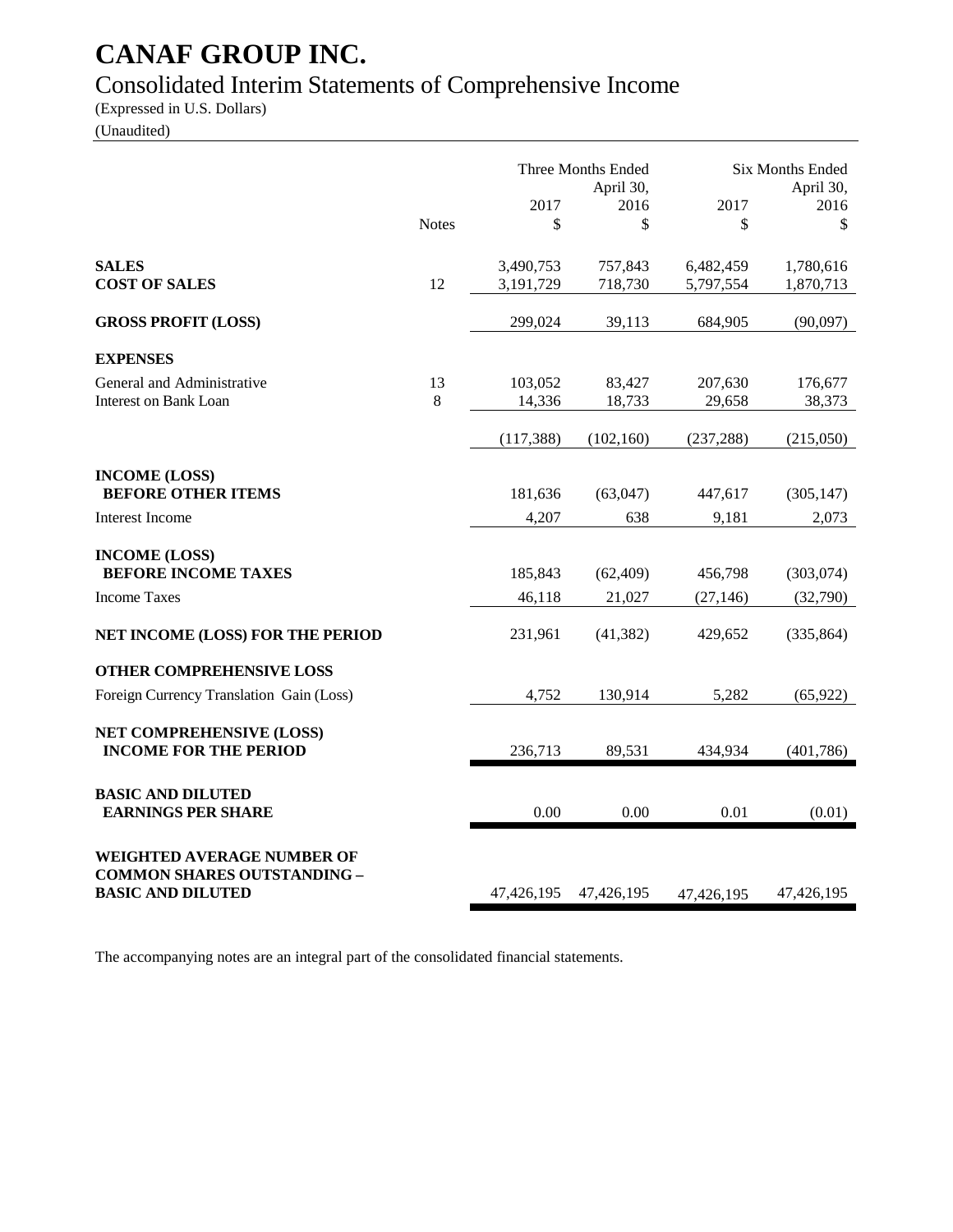# Consolidated Interim Statements of Changes in Equity

(Expressed in U.S. Dollars)

(Unaudited)

|                                                                | Number of<br><b>Common Shares</b> | Share Capital<br>S       | Reserve for<br><b>Stock Options</b><br>S | Foreign<br>Currency<br>Translation<br>Reserve<br>S | Deficit<br>S | Total<br>Shareholders'<br>Equity |
|----------------------------------------------------------------|-----------------------------------|--------------------------|------------------------------------------|----------------------------------------------------|--------------|----------------------------------|
| Balance, October 31, 2015                                      | 47,426,195                        | 8,079,463                |                                          | (1,378,574)                                        | (5,069,850)  | 1,631,039                        |
| Net Income for the Period<br>Foreign Currency Translation Loss | $\overline{\phantom{a}}$          | $\overline{\phantom{0}}$ |                                          | (65, 922)                                          | (335, 864)   | (335, 864)<br>(65, 922)          |
| Balance, April 30, 2016                                        | 47,426,195                        | 8,079,463                |                                          | (1,444,496)                                        | (5,405,714)  | 1,229,253                        |
| Balance, October 31, 2016                                      | 47,426,195                        | 8,079,463                |                                          | (1,361,484)                                        | (5,249,005)  | 1,468,974                        |
|                                                                |                                   |                          |                                          |                                                    |              |                                  |
| Net Loss for the Period<br>Foreign Currency Translation Gain   | -                                 |                          |                                          | 5,282                                              | 429,652      | 429,652<br>5,282                 |
| Balance, April 30, 2017                                        | 47,426,195                        | 8,079,463                |                                          | (1,356,202)                                        | (4,819,353)  | 1,903,908                        |

The accompanying notes are an integral part of the consolidated financial statements.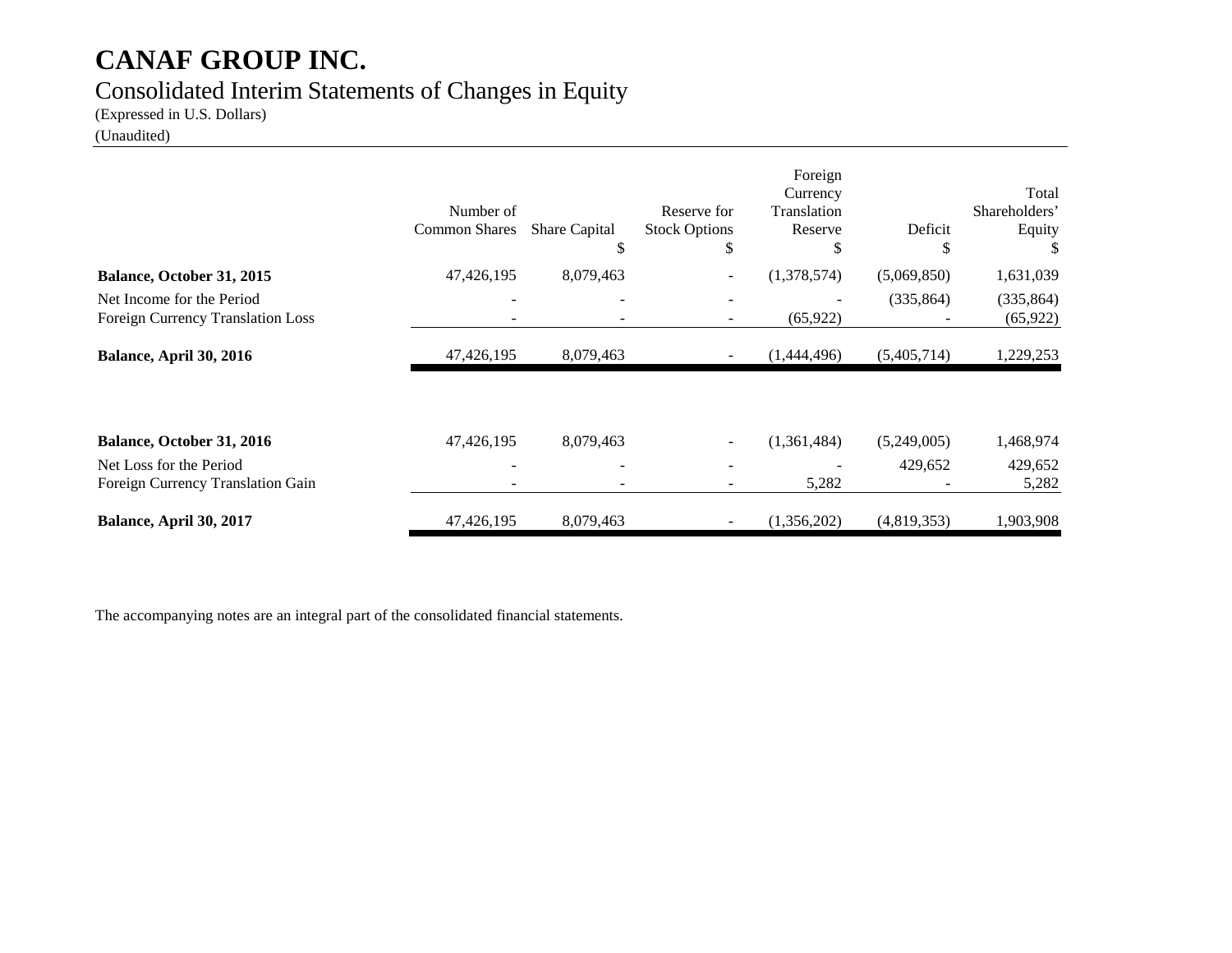# Consolidated Interim Statements of Cash Flows

(Expressed in U.S. Dollars)

(Unaudited)

|                                                |              |            | Three Months Ended<br>April 30, |            | <b>Six Months Ended</b><br>April 30, |
|------------------------------------------------|--------------|------------|---------------------------------|------------|--------------------------------------|
|                                                | <b>Notes</b> | 2017<br>\$ | 2016<br>\$                      | 2017<br>\$ | 2016<br>\$                           |
| <b>CASH PROVIDED BY (USED FOR):</b>            |              |            |                                 |            |                                      |
| <b>OPERATING ACTIVITIES</b>                    |              |            |                                 |            |                                      |
| Net Income (Loss) for the Period               |              | 231,961    | (41, 382)                       | 429,652    | (335, 864)                           |
| Non-Cash Items<br>Depreciation – Cost of Sales |              | 98,293     | 83,591                          | 193,126    | 167,362                              |
|                                                |              | 330,254    | 42,209                          | 622,778    | (168, 502)                           |
| Change in Non-Cash Working Capital Accounts    | 11(a)        | (714, 084) | 27,223                          | (683, 313) | 249,373                              |
|                                                |              | (383, 830) | 69,432                          | (60, 535)  | 80,871                               |
| <b>FINANCING ACTIVITIES</b>                    |              |            |                                 |            |                                      |
| Loan Payable                                   |              |            |                                 |            |                                      |
| Principal Repayments of Bank Loan              |              | (68, 604)  | 25,909                          | (141,950)  | (153, 124)                           |
|                                                |              | (68, 604)  | 25,909                          | (141,950)  | (153, 124)                           |
| <b>INVESTING ACTIVITY</b>                      |              |            |                                 |            |                                      |
| Purchase of Property, Plant and Equipment      |              | (154, 697) | (134, 645)                      | (189, 932) | 19,822                               |
| <b>INCREASE (DECREASE) IN CASH</b>             |              | (607, 131) | (39, 304)                       | (392, 417) | (54, 431)                            |
| Effect of Exchange Rate Changes on Cash        |              | 4,752      | 130,914                         | 5,282      | (65, 922)                            |
| Cash, Beginning of the Period                  |              | 595,806    | 671,359                         | 380,562    | 881,322                              |
| <b>CASH, END OF THE PERIOD</b>                 |              | (6, 573)   | 762,969                         | (6, 573)   | 762,969                              |

Supplemental Cash Flow Information (Note 11)

The accompanying notes are an integral part of the consolidated financial statements.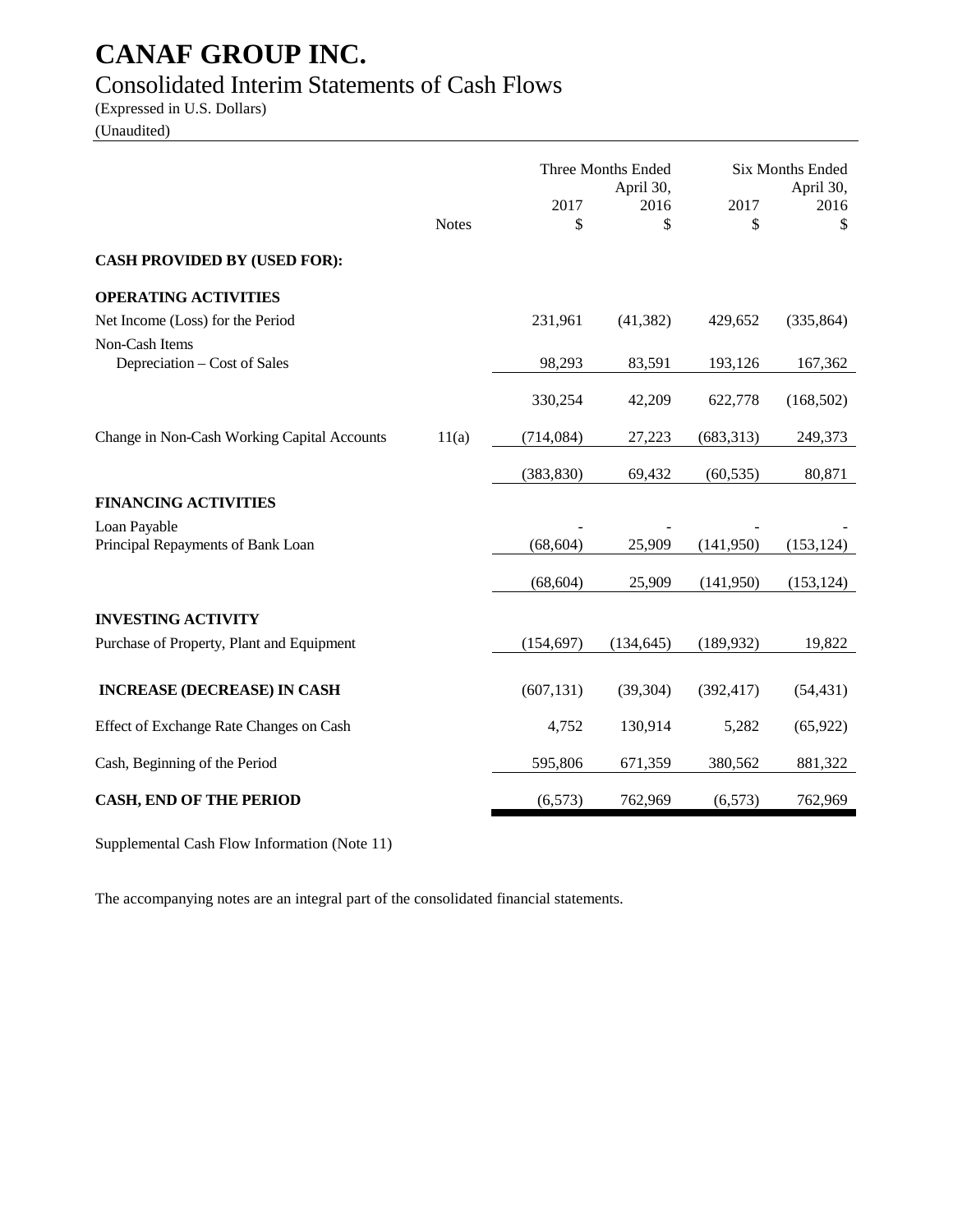# Notes to the Interim Consolidated Financial Statements

For the Six Months Ended April 30, 2017

(Expressed in U.S. Dollars) (Unaudited)

### **NOTE 1 – NATURE OF OPERATIONS**

Canaf Group Inc. (the "Company") is incorporated in the Province of Alberta and owns and operates a coal processing plant in South Africa which processes coal and coal products into calcine, a coke substitute with a high carbon content.

The head office, principal address, and records office of the Company are located at Suite 500 – 666 Burrard Street, Vancouver, British Columbia, Canada, V6C 2P6.

These consolidated financial statements have been prepared in accordance with International Financial Reporting Standards ("IFRS") on the basis that the Company is a going concern and will be able to meet its obligations and continue its operations for its next fiscal year.

The Company's ability to continue as a going concern is dependent upon its ability to generate profitable operations from its coal processing business. Sales of the Company are substantially derived from two customers, and as a result, the Company is economically dependent on these customers (Note 14). The Company is dependent on the operating cash flows from its coal processing business and the financial support of its shareholders and related parties to finance its operations and to discharge liabilities in the normal course of business. Loss of a customer or reduced sales from a customer may have a material adverse effect on the Company's financial condition.

The Company has working capital of \$1,104,472 as at April 30, 2017. Management believes that the Company has sufficient cash resources to meet its obligations for at least 12 months from the end of the reporting period.

### **NOTE 2 – SIGNIFICANT ACCOUNTING POLICIES**

### **a) Statement of Compliance**

The consolidated interim financial statements have been prepared in accordance to IAS 34 *Interim Financial Reporting* using accounting policies consistent with the International Financial Reporting Standards ("IFRSs") issued by the International Accounting Standards Board ("IASB") and Interpretations of the International Financial Reporting Interpretations Committee ("IFRIC").

These consolidated financial statements were approved and authorized for issue by the Board of Directors on June 15, 2017.

### **b) Basis of Preparation**

These consolidated interim financial statements have been prepared on a historical cost basis. Cost is the fair value of the consideration given in exchange for net assets. These consolidated interim financial statements do not include all the information required for full annual financial statements. The consolidated interim financial statements should be read in conjunction with the Company's annual financial statements for the year ended October 31, 2016. The accounting policies, methods of computation and presentation applied in these financial statements are consistent with those of the previous financial year.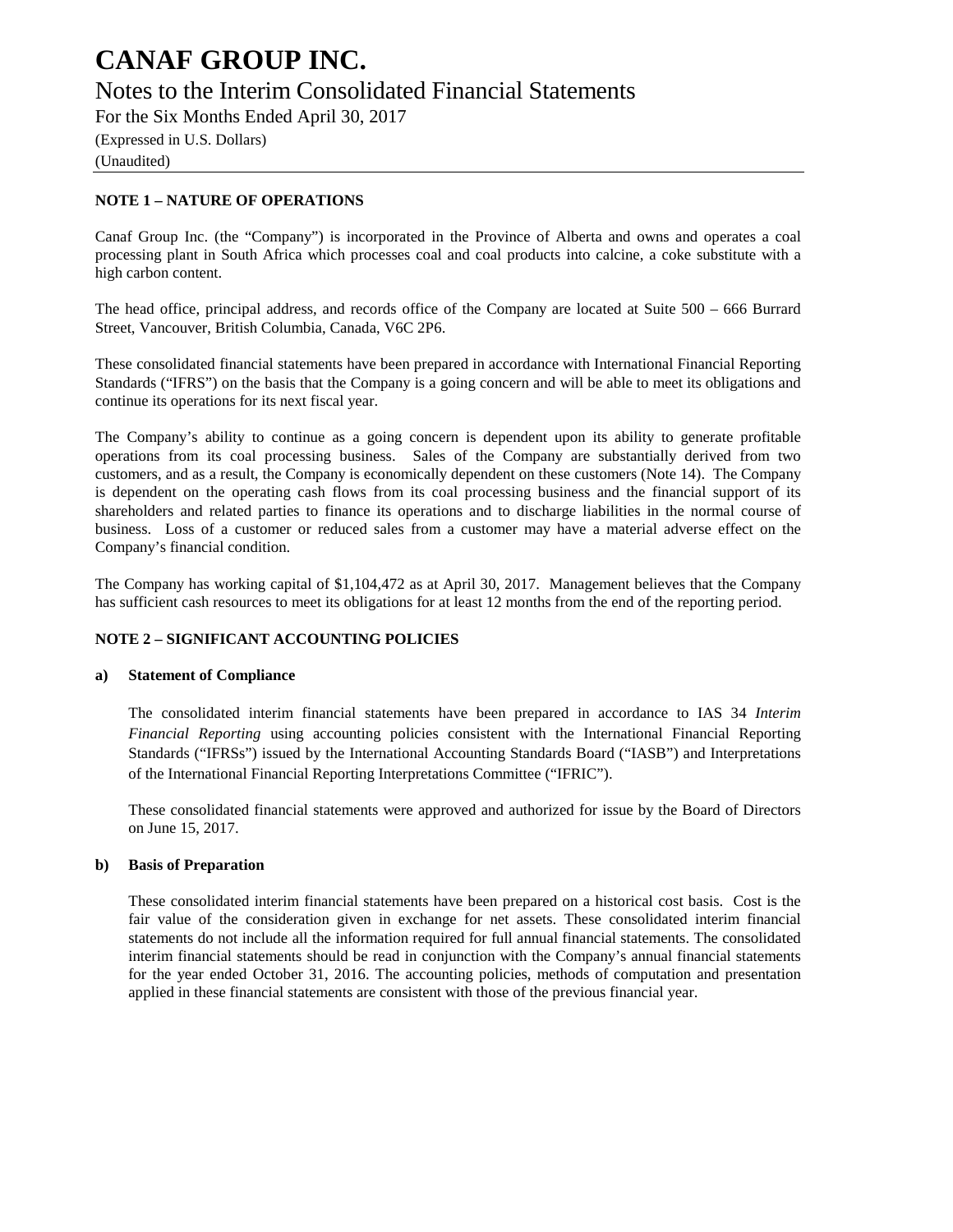Notes to the Interim Consolidated Financial Statements

For the Six Months Ended April 30, 2017

(Expressed in U.S. Dollars)

## (Unaudited)

### **NOTE 3 – ACCOUNTING STANDARDS ISSUED BUT NOT YET EFFECTIVE**

A number of new accounting standards, amendments to standards, and interpretations have been issued but not yet effective up the date of issuance of the Company's consolidated financial statements. The Company intends to adopt the following standards when it becomes effective.

### **a) IFRS 9 – Financial Instruments**

IFRS 9 as issued reflects the first phase of the IASBs work on the replacement of IAS 39 and applies to classification and measurement of financial assets as defined in IAS 39. The mandatory effective date has been set for annual periods beginning on or after January 1, 2018 with early adoption permitted. The Company does not intend to early adopt IFRS 9. The Company has not yet determined the impact of this standard on its consolidated financial statements.

### **b) IFRS 15 – Revenue from Contracts with Customers**

IFRS 15 clarifies the principles for recognizing revenue from contracts with customers. IFRS 15 will also result in enhanced disclosures about revenue, provide guidance for transactions that were not previously addressed comprehensively, and improve guidance for multiple-element arrangements. The standard is effective for annual periods beginning on or after January 1, 2018 with early adoption permitted. The Company does not intend to early adopt IFRS 15. The Company has not yet determined the impact of this standard on its consolidated financial statements.

### **NOTE 4 – SALES TAX RECEIVABLE (PAYABLE)**

|                                                                                                  | April 30,<br>2017<br>\$ | October 31,<br>2016<br>\$ |
|--------------------------------------------------------------------------------------------------|-------------------------|---------------------------|
| South African Value-Added Tax Receivable (Payable)<br>Canadian Goods and Services Tax Receivable | (27,511)<br>1,471       | 17,298<br>572             |
|                                                                                                  | (26,040)                | 17,870                    |
|                                                                                                  |                         |                           |
| <b>NOTE 5 - INVENTORIES</b>                                                                      |                         |                           |
| <b>Raw Materials</b><br>Finished Goods – Calcine                                                 | 316,033<br>225,963      | 286,009<br>117,320        |
|                                                                                                  | 541,996                 | 403.329                   |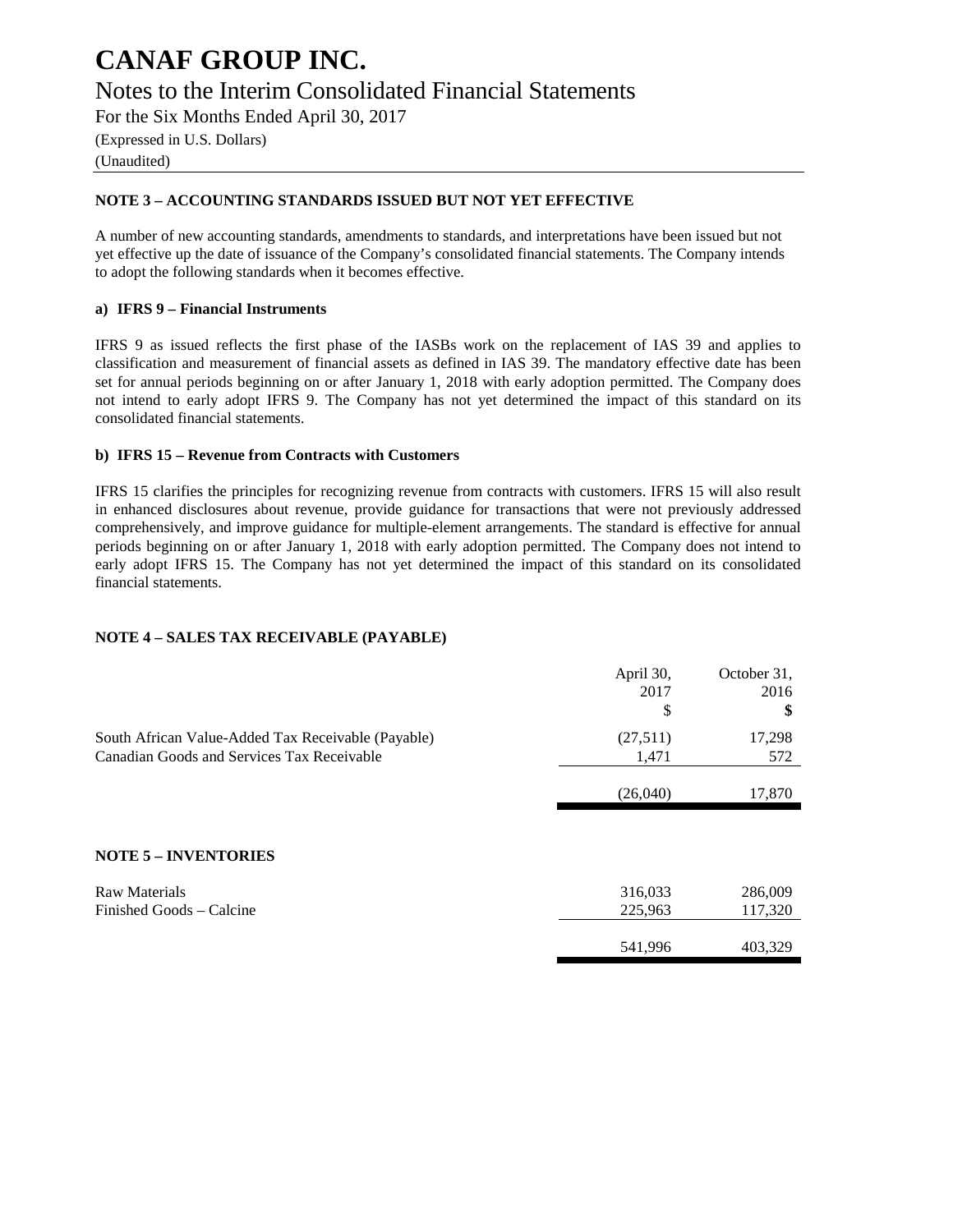# Notes to the Interim Consolidated Financial Statements

For the Six Months Ended April 30, 2017

(Expressed in U.S. Dollars)

(Unaudited)

## **NOTE 6 – PROPERTY, PLANT AND EQUIPMENT**

| <b>COST</b>                                      | Land<br>\$               | Building      | Computer<br>Equipment<br>\$     | Leasehold<br>Improvements<br>\$ | Office<br>Equipment<br>\$ | Plant and<br>Equipment<br>\$ | Furniture<br>&<br>Fittings     | Vehicles<br>\$ | Total<br>\$       |
|--------------------------------------------------|--------------------------|---------------|---------------------------------|---------------------------------|---------------------------|------------------------------|--------------------------------|----------------|-------------------|
| Balance, October 31, 2016                        | 7,423                    | 76,115        | 15,971                          | 170,873                         | 12,192                    | 4,711,642                    | $\overline{\phantom{a}}$       | 101,159        | 5,095,375         |
| <b>Additions</b><br>Foreign Currency Translation | $-$                      | 91,581<br>561 | $\overline{\phantom{a}}$<br>107 | 1,148                           | 699<br>88                 | 66,645<br>20,057             | 3,512                          | 20,012<br>381  | 182,449<br>22,342 |
| Balance, April 30, 2017                          | 7,423                    | 168,257       | 16,078                          | 172,021                         | 12,979                    | 4,798,344                    | 3,512                          | 121,552        | 5,300,166         |
| <b>ACCUMULATED DEPRECIATION</b>                  |                          |               |                                 |                                 |                           |                              |                                |                |                   |
| Balance, October 31, 2016                        | $\overline{\phantom{a}}$ | 6,597         | 15,172                          | 163,132                         | 10,914                    | 3,566,537                    | $\overline{\phantom{a}}$       | 76,332         | 3,838,684         |
| Depreciation<br>Foreign Currency Translation     | $\overline{\phantom{a}}$ | 1,265<br>40   | 187<br>103                      | 5,252<br>1,142                  | 483<br>76                 | 180,072<br>13,268            | 65<br>$\overline{\phantom{a}}$ | 5,805<br>230   | 193,126<br>14,859 |
| Balance, April 30, 2017                          |                          | 7,902         | 15,462                          | 169,526                         | 11,473                    | 3,759,877                    | 65                             | 82,364         | 4,046,669         |
| <b>NET BOOK VALUE</b>                            |                          |               |                                 |                                 |                           |                              |                                |                |                   |
| October 31, 2016                                 | 7,423                    | 69,518        | 799                             | 7,741                           | 1,278                     | 1,145,105                    |                                | 24,827         | 1,256,691         |
| April 30, 2017                                   | 7,423                    | 160,355       | 616                             | 2,495                           | 1,506                     | 1,038,467                    | 3,447                          | 39,188         | 1,253,497         |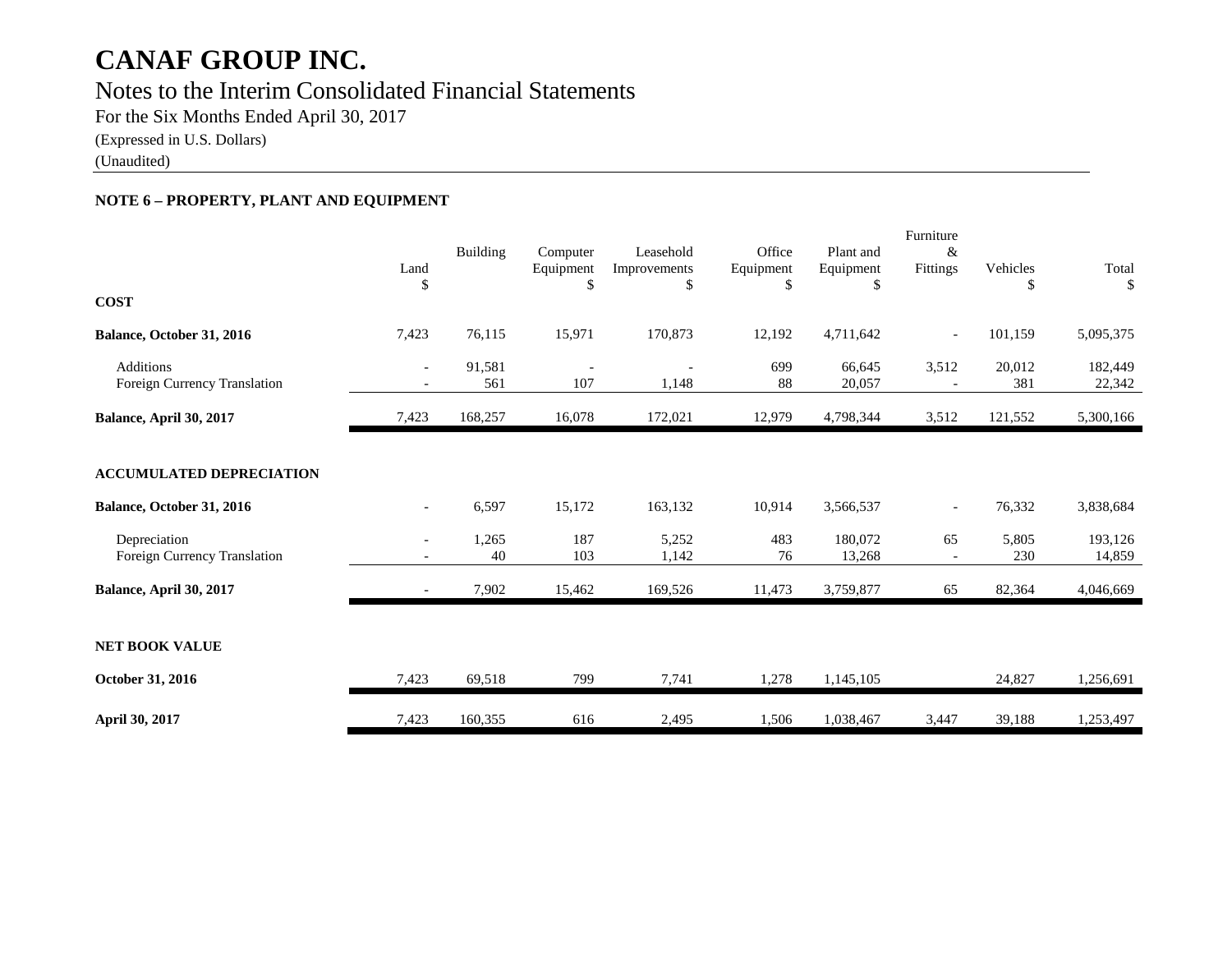## Notes to the Interim Consolidated Financial Statements

For the Six Months Ended April 30, 2017

(Expressed in U.S. Dollars)

(Unaudited)

| <b>NOTE 7 - TRADE AND OTHER PAYABLES</b> |            |             |
|------------------------------------------|------------|-------------|
|                                          | April 30,  | October 31, |
|                                          | 2017       | 2016        |
|                                          | \$         | \$          |
| <b>Trade Payables</b>                    | 1,772,836  | 516,065     |
| <b>Accrued Liability</b>                 | 12,000     | 24,000      |
|                                          |            |             |
|                                          | 1,784,836  | 540,065     |
|                                          |            |             |
| <b>NOTE 8 - BANK LOAN</b>                |            |             |
| Bank Loan                                | 560,280    | 702,230     |
| Less: Current Portion                    | (153, 581) | (298, 244)  |
|                                          |            |             |
|                                          | 406,699    | 403,986     |

The bank loan bears interest at 9.25% per annum, matures on January 7, 2019, and is secured by the Company's furnace acquired with the proceeds from the loan. The bank loan is repayable over 42 months in blended monthly payments of Rand 393,779 (\$29,230 translated at October 31, 2016 exchange rate). During the period ended April 30, 2017, the Company incurred interest expense totaling \$29,658 (October 31, 2017 – \$71,721).

### **NOTE 9 – SHARE CAPITAL**

The Company is authorized to issue an unlimited number of common shares without par value. As at April 30, 2017, the Company had 47,426,195 common shares issued and outstanding as presented in the consolidated statements of changes in shareholders' equity. There are no stock options and share purchase warrants outstanding as at October 31, 2016 and April 30, 2017.

### **NOTE 10 – RELATED PARTY TRANSACTIONS**

In addition to those transactions disclosed elsewhere in these consolidated financial statements, the Company has amounts owed to the following related parties:

- a) During the period ended April 30, 2017, the Company incurred accounting fees of \$20,282 (2016 \$20,202) to an Officer (also a Director) of the Company for administration and bookkeeping services.
- b) During the period ended April 30, 2017, the Company incurred consulting fees of \$32,984 (2016 \$34,631) to an Officer (also a Director) of the Company for administration and management services.
- d) The Company paid management fees of \$62,663 (2016 \$51,096) to three Directors of the Company for administration and management services in relation to the Company's coal processing business in South Africa.

All related party transactions were in the normal course of operations and were measured at the exchange value, which represented the amount of consideration established and agreed to by the related parties.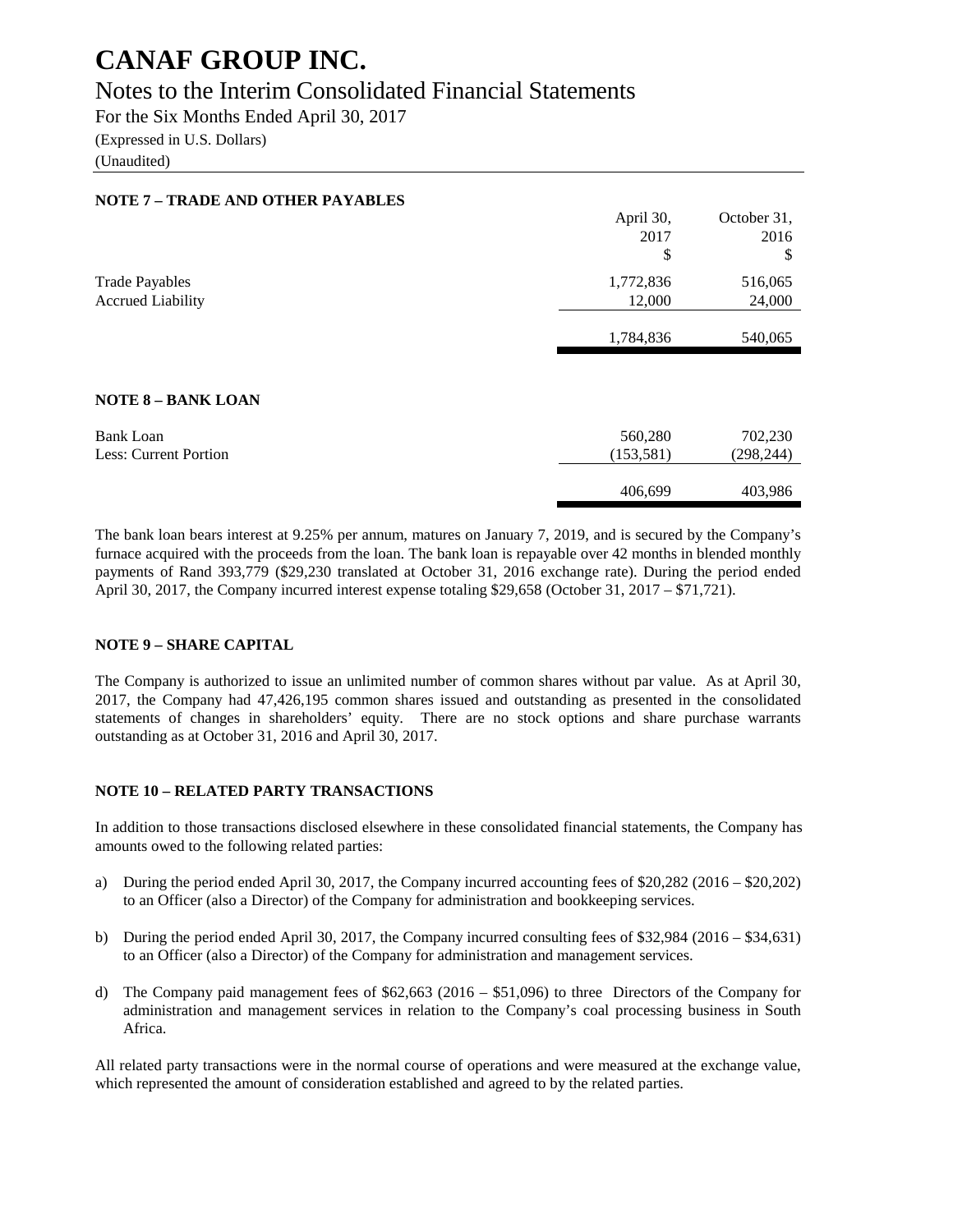# Notes to the Interim Consolidated Financial Statements

For the Six Months Ended April 30, 2017 (Expressed in U.S. Dollars)

(Unaudited)

**b**)

## **NOTE 11 – SUPPLEMENTAL CASH FLOW INFORMATION**

### **a) Change in Non-Cash Working Capital Accounts**

|                               | Three Months Ended<br>April 30, |          | <b>Six Months Ended</b><br>April 30, |            |
|-------------------------------|---------------------------------|----------|--------------------------------------|------------|
|                               | 2017                            | 2016     | 2017                                 | 2016       |
|                               | \$                              | \$       | \$                                   | \$         |
| <b>Trade Receivables</b>      | (1,200,693)                     | 30,952   | (1,855,614)                          | 392,532    |
| Sales Tax Receivable          | 4,433                           | (785)    | 16,399                               | 17,529     |
| Inventories                   | (148, 623)                      | (9, 422) | (138, 667)                           | 152,137    |
| Prepaid Expenses and Deposits | (6,668)                         | (3,421)  | (7,974)                              | (2,057)    |
| Trade and Other Payables      | 654,503                         | 384      | 1,244,771                            | (345, 556) |
| Sales Tax Payable             | 27,511                          | 9,909    | 27,511                               | 9,909      |
| Income Taxes Payable          | (44, 547)                       | (394)    | 30,261                               | 24,879     |
|                               | (714,084)                       | 27,223   | (683, 313)                           | 249,373    |
|                               |                                 |          |                                      |            |
| <b>Other Items</b>            |                                 |          |                                      |            |
| <b>Interest Paid</b>          | 14,336                          | 18,733   | 29,658                               | 38,373     |
| <b>Interest Received</b>      | 4,207                           | 638      | 9,181                                | 2,073      |

### **NOTE 12 – COST OF SALES**

|                                         |            | Three Months Ended | <b>Six Months Ended</b> |            |
|-----------------------------------------|------------|--------------------|-------------------------|------------|
|                                         |            | April 30,          |                         | April 30,  |
|                                         | 2017       | 2016               | 2017                    | 2016       |
|                                         | \$         | \$                 | \$                      | S          |
| Inventories, Beginning of the Period    | 403,329    | 350,441            | 403,329                 | 512,000    |
| Analysis Fees                           | 6,954      | 3,871              | 13,500                  | 6,714      |
| Depreciation                            | 98,293     | 83,591             | 193,126                 | 167,362    |
| Electricity                             | 146,832    | 18,427             | 180,096                 | 63,337     |
| Fuel, Oil and Lubricants                | 8,117      | 3,223              | 25,856                  | 4,502      |
| <b>Machinery Rental</b>                 | 91,033     | 28,352             | 187,449                 | 51,242     |
| <b>Medical Expenses</b>                 | 3,550      | 1,348              | 3,761                   | 1,516      |
| <b>Product Purchases</b>                | 2,620,165  | 461,970            | 4,604,461               | 1,064,582  |
| Professional and Project Management Fee | 8,951      | 10,670             | 12,407                  | 11,480     |
| Protective Clothing                     | 3,155      | 2,004              | 4,812                   | 2,852      |
| Provident Fund                          | 3,038      | 2,614              | 5,975                   | 5,318      |
| Repairs and Maintenance                 | 84,255     | 20,904             | 166,275                 | 69,255     |
| Salaries and Benefits                   | 91,111     | 63,201             | 193,873                 | 141,846    |
| Transportation                          | 174,898    | 38,647             | 344,630                 | 139,240    |
| Foreign Exchange Gain/Loss              | (9,956)    | (10,670)           |                         | (10,670)   |
| Inventories, End of the Period          | (541, 996) | (359, 863)         | (541, 996)              | (359, 863) |
|                                         | 3,191,729  | 718,730            | 5,797,554               | 1,870,713  |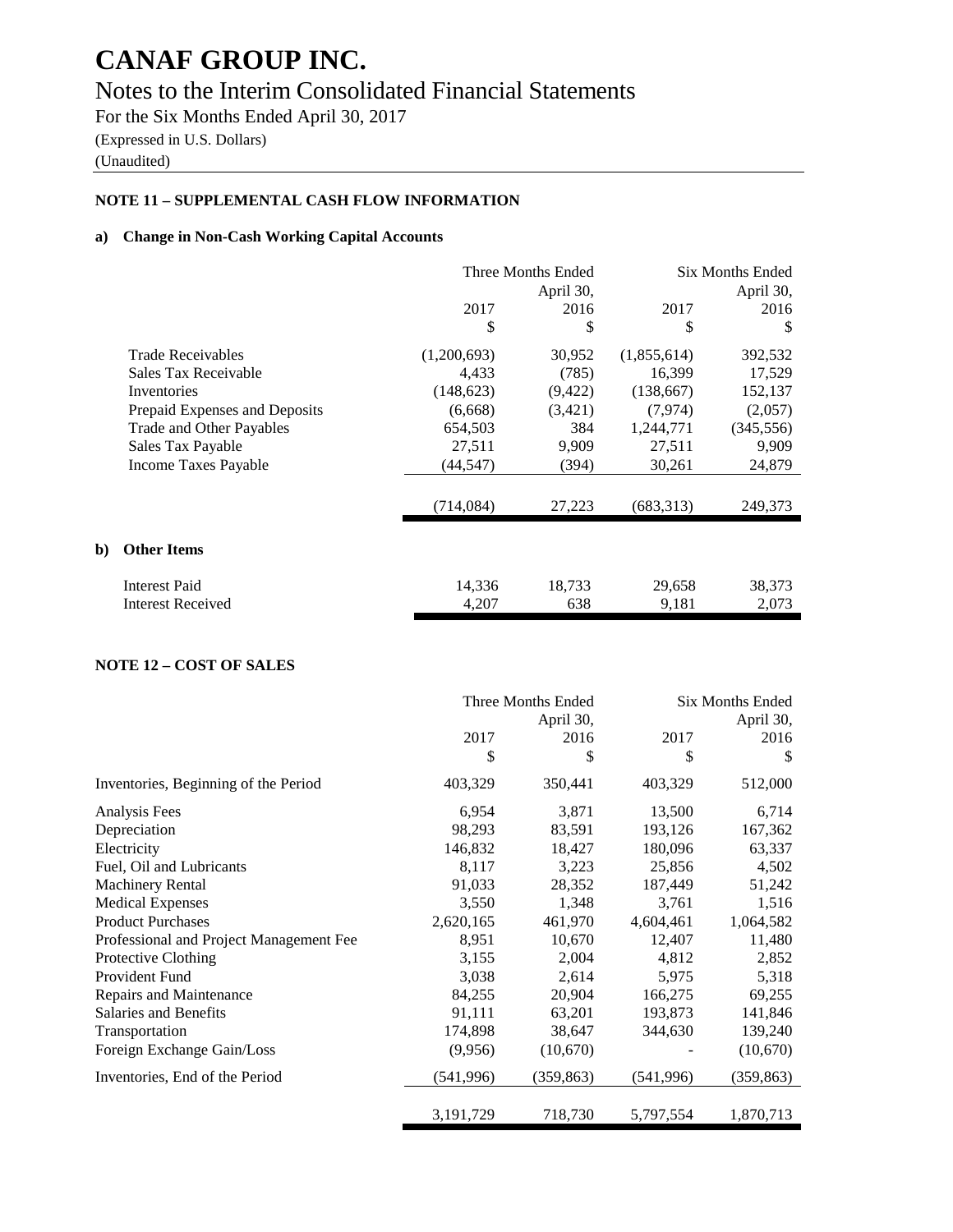## Notes to the Interim Consolidated Financial Statements

For the Six Months Ended April 30, 2017

(Expressed in U.S. Dollars)

(Unaudited)

### **NOTE 13 – GENERAL AND ADMINISTRATIVE EXPENSES**

|                                       |         | Three Months Ended | <b>Six Months Ended</b> |         |
|---------------------------------------|---------|--------------------|-------------------------|---------|
|                                       |         | April 30,          | April 30,               |         |
|                                       | 2017    | 2016               | 2017                    | 2016    |
|                                       | \$      | \$                 | \$                      | S       |
| Bank Charges and Interest             | 704     | 686                | 1,439                   | 1,483   |
| <b>Bad Debts</b>                      | 6,595   |                    | 6,595                   |         |
| <b>Consulting Fees</b>                | 16,411  | 16,888             | 32,984                  | 34,631  |
| <b>Management Fees</b>                | 27,461  | 22,796             | 62,663                  | 51,096  |
| Office, Insurance and Sundry          | 13.071  | 9,333              | 30,437                  | 23,096  |
| <b>Professional Fees</b>              | 17,367  | 16,560             | 41,054                  | 36,760  |
| Promotion                             | 225     | 179                | 389                     | 325     |
| Telephone                             | 3,995   | 3,902              | 8,106                   | 7,083   |
| <b>Transfer Agent and Filing Fees</b> | 6,447   | 5,517              | 6,738                   | 6,028   |
| Travel                                | 10,776  | 7,566              | 17,225                  | 16,175  |
|                                       |         |                    |                         |         |
|                                       | 103,052 | 83,427             | 207,630                 | 176,677 |

### **NOTE 14 – ECONOMIC DEPENDENCE**

Sales from the Company's South African coal processing business are substantially derived from two customers and as a result, the Company is economically dependent on these customers. The Company's exposure to credit risk is limited to the carrying value of its accounts receivable. As at April 30, 2017, trade receivables of \$2,499,259 were due from these customers and were collected subsequent to period-end.

## **NOTE 15 – COMMITMENT**

The Company has an agreement to lease premises for its coal processing plant in South Africa for a term of ten years, expiring on December 31, 2020. The agreement offers the Company, in lieu of rent, feedstock coal to be delivered to its adjacent premises, which it purchases at market price. Should the Company decide to purchase feedstock coal from an alternative supplier which the lessor is otherwise able to provide, then a monthly rent of Rand 200,000 (\$14,846) is payable. To date, the Company has not been required to pay any rent for the premises as it has continued to purchase feedstock coal from the landlord.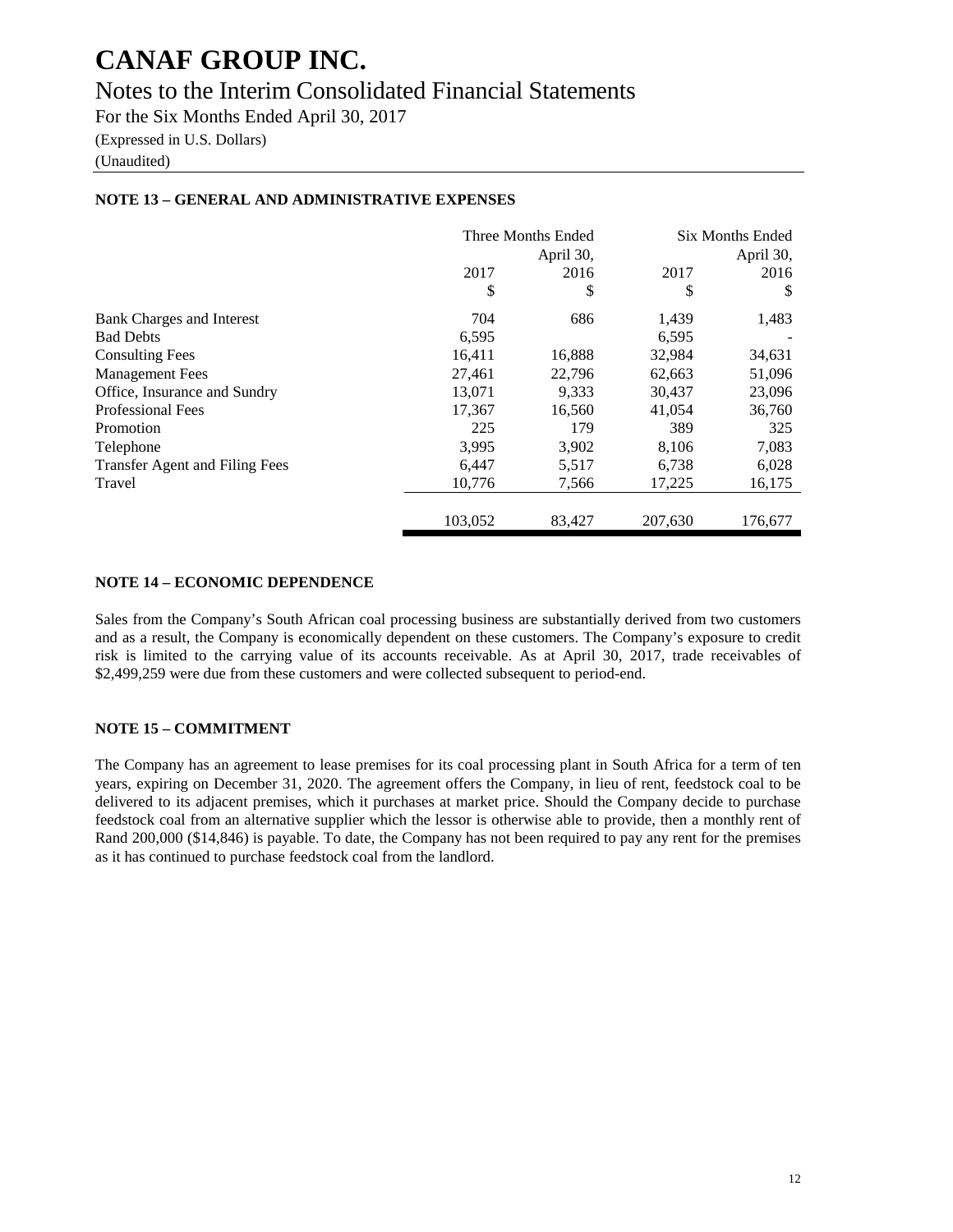# Notes to the Interim Consolidated Financial Statements

For the Six Months Ended April 30, 2017

(Expressed in U.S. Dollars)

(Unaudited)

## **NOTE 16 – SEGMENT INFORMATION**

The Company operates in two reportable operating segments: the head office operations in Canada and the coal processing business in South Africa.

|                                                                                                                                                                              | Canada<br>\$ | South Africa<br>S                                                  | Total<br>\$                                                        |
|------------------------------------------------------------------------------------------------------------------------------------------------------------------------------|--------------|--------------------------------------------------------------------|--------------------------------------------------------------------|
| April 30, 2017                                                                                                                                                               |              |                                                                    |                                                                    |
| Net (Loss) Income for the Period                                                                                                                                             | 21,720       | 407,932                                                            | 429,652                                                            |
| Revenues (Note 15)<br>Gross Profit (Loss)<br>Depreciation – Cost of Sales<br><b>Interest Expense</b><br><b>Current Income Taxes Expense</b><br>Deferred Income Taxes Expense |              | 6,482,459<br>684,905<br>193,126<br>29,658<br>27,146                | 6,482,459<br>684,905<br>193,126<br>29,658<br>27,146                |
| <b>Current Assets</b><br>Property, Plant and Equipment<br><b>Intangible Assets</b>                                                                                           | 72,450       | 3,005,470<br>1,253,497<br>1                                        | 3,077,920<br>1,253,497<br>1                                        |
| <b>Total Assets</b>                                                                                                                                                          | 72,450       | 4,258,968                                                          | 4,331,418                                                          |
| October 31, 2016                                                                                                                                                             | Canada<br>\$ | South Africa<br>\$                                                 | Total<br>\$                                                        |
| Net Loss for the Year                                                                                                                                                        | (176, 785)   | (2,370)                                                            | (179, 155)                                                         |
| Revenues<br><b>Gross Profit</b><br>Depreciation – Cost of Sales<br><b>Interest Expense</b><br><b>Current Income Tax Recovery</b><br>Deferred Income Tax Recovery             |              | 4,703,528<br>103,065<br>345,188<br>71,721<br>(36,318)<br>(96, 745) | 4,703,528<br>103,065<br>345,188<br>71,721<br>(36,318)<br>(96, 745) |
| <b>Current Assets</b><br>Property, Plant and Equipment<br><b>Intangible Assets</b>                                                                                           | 63,737       | 1,408,889<br>1,256,691<br>1                                        | 1,472,626<br>1,256,691<br>1                                        |
| <b>Total Assets</b>                                                                                                                                                          | 63,737       | 2,665,581                                                          | 2,729,318                                                          |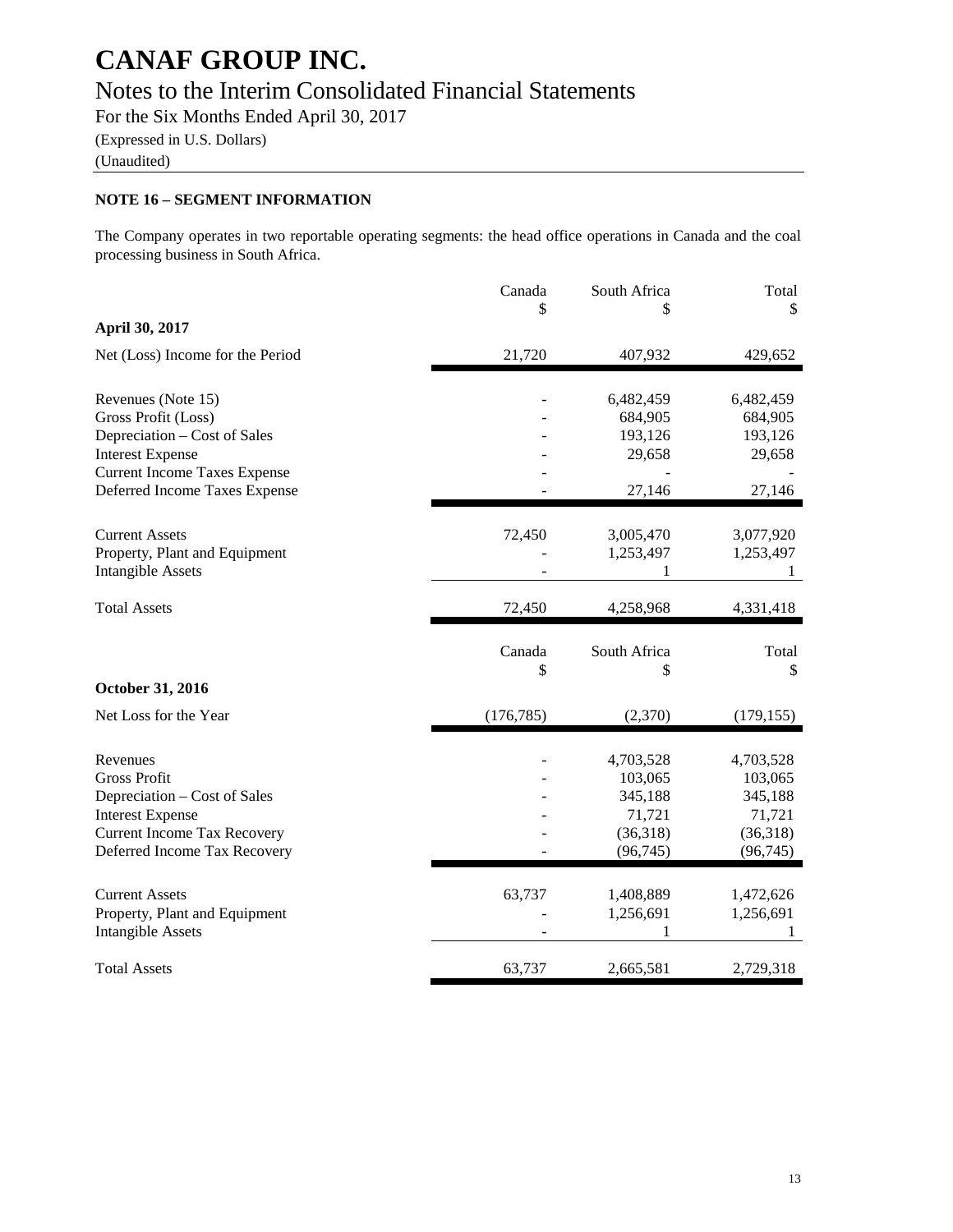Notes to the Interim Consolidated Financial Statements

For the Six Months Ended April 30, 2017

(Expressed in U.S. Dollars) (Unaudited)

## **NOTE 17 – CAPITAL RISK MANAGEMENT**

The Company's objectives in managing its capital are to ensure adequate resources are available to fund its coal processing business in South Africa, to seek out and acquire new projects of merit, and to safeguard its ability to continue as a going concern. The Company manages its share capital as capital, which as at April 30, 2017 totalled \$8,079,463 (2016 – \$8,079,463).

The Company manages its capital structure in a manner that provides sufficient funding for operational and capital expenditure activities. Funds are secured through the sale of calcine in South Africa and, when necessary, through debt funding or equity capital raised by means of private placements. There can be no assurances that the Company will be able to obtain debt or equity capital in the case of operating cash deficits.

The Company may, from time to time, invest capital that is surplus to immediate operational needs in short-term, liquid, and highly rated financial instruments held with major financial institutions, or in marketable securities. The Company may also, from time to time, enter into forward foreign exchange and commodity price contracts to hedge a portion of its exposure to movements in foreign exchange and commodity prices.

The Company has no externally imposed capital requirements and has not paid or declared any dividends since the date of incorporation, nor are any contemplated in the foreseeable future. There were no changes in the Company's approach to capital management during the period ended April 30, 2017.

### **NOTE 18 – FINANCIAL RISK MANAGEMENT OBJECTIVES AND POLICIES**

The Company is exposed to various risks in relation to financial instruments. The Company's financial assets and liabilities by category are summarized in Note 2(o) of the audited financial statements. The Company's risk management is coordinated at its head office in Canada in close co-operation with the board of directors and focuses on actively securing the Company's short to medium-term cash flows and raising finances for the Company's capital expenditure program. The Company does not actively engage in the trading of financial assets for speculative purposes. The most significant financial risks to which the Company is exposed are described below.

### **a) Foreign Currency Risk**

Foreign exchange risk arises because of fluctuations in exchange rates. The Company conducts a significant portion of its business activities in foreign currencies. The Company's subsidiaries, principally located in South Africa, routinely transact in the local currency, exposing the Company to potential foreign exchange risk in its financial position and cash flows.

The assets, liabilities, revenue and expenses that are denominated in foreign currencies will be affected by changes in the exchange rate between the United States dollar and these foreign currencies. The Company has outstanding debt obligations that are payable in South African Rand. The Company does not currently use financial instruments to mitigate this risk.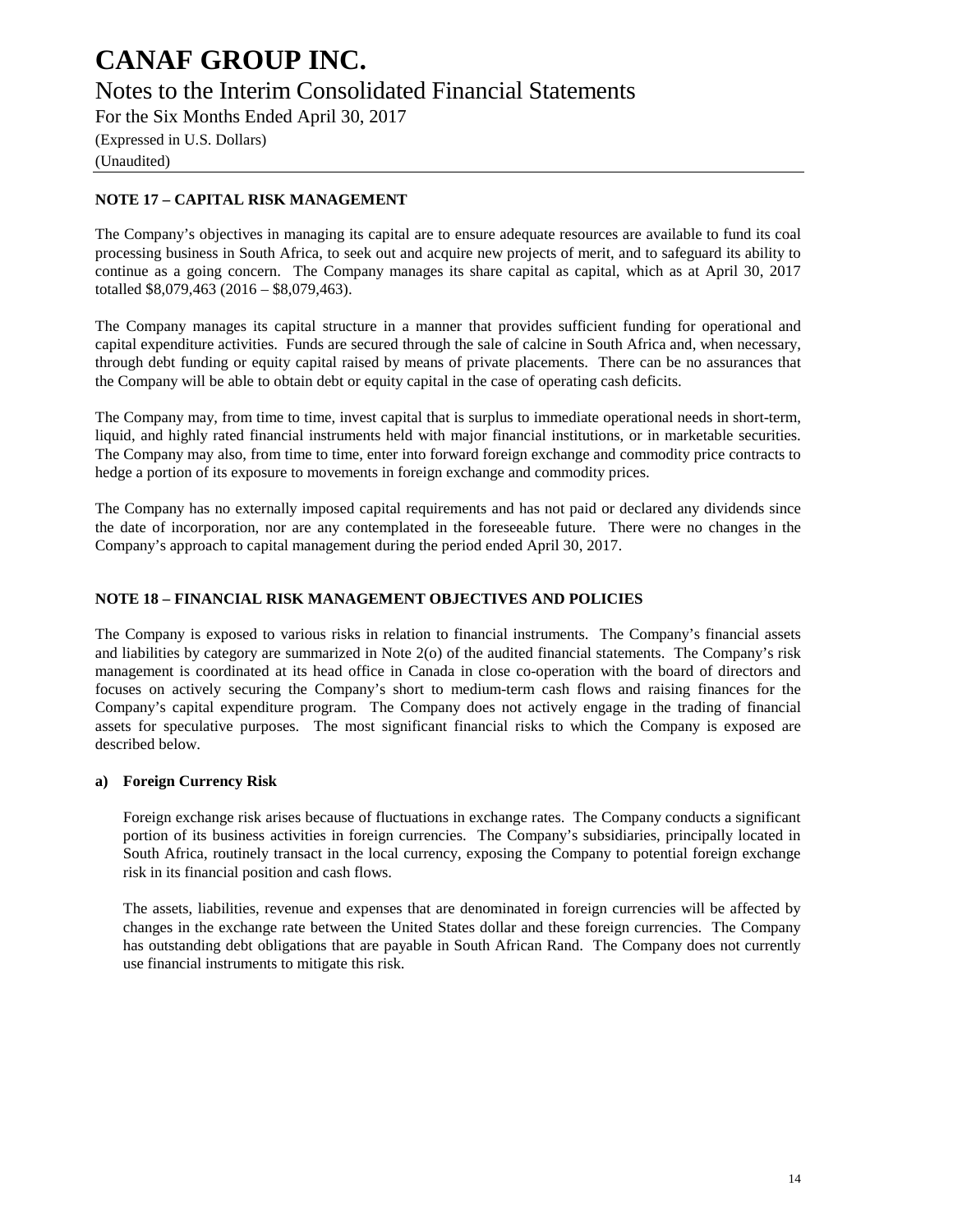## Notes to the Interim Consolidated Financial Statements

For the Six Months Ended April 30, 2017

(Expressed in U.S. Dollars)

(Unaudited)

### **NOTE 18 – FINANCIAL RISK MANAGEMENT OBJECTIVES AND POLICIES (Continued)**

### **b) Credit Risk**

Credit risk is the risk of loss associated with a counterparty's inability to fulfill its payment obligations. The Company limits its exposure to credit loss for cash by placing its cash with high quality financial institutions and for trade receivables by performing standard credit checks. The credit risk for cash and trade receivables is considered negligible since the counterparties are reputable banks with high quality external credit ratings and customers with no history of default.

The Company has credit risk exposure related to its economic dependence on two customers for its calcine sales (Note 14). The Company has assessed its exposure to credit risk and has determined that no significant risk exists from these concentrations of credit.

### **c) Liquidity Risk**

Liquidity risk is the risk that the Company will not be able to meet its financial obligations when they become due. The Company ensures, as far as reasonably possible, that it will have sufficient capital in order to meet short-term business requirements, after taking into account cash flows from operations and the Company's holdings of cash. The Company has working capital of \$1,104,472 as at April 30, 2017. There can be no assurance that the Company will continue to be successful with generating and maintaining profitable operations or will be able to secure future debt or equity financing for its working capital and expansion activities.

### **d) Interest Rate Risk**

Interest rate risk is the risk that future cash flows will fluctuate as a result of changes in market interest rates. Interest on the Company's bank loan is based on fixed rates, and as such, the Company is not exposed to significant interest rate risk.

### **e) Commodity Price Risk**

The Company's revenues, earnings and cash flows are directly related to the volume and price of calcine sold and are sensitive to changes in market prices over which it has little or no control. The Company has the ability to address its price-related exposure through the use of sales contracts.

### **f) Fair Value**

The Company uses the following hierarchy for determining fair value measurements:

- Level 1: Quoted prices in active markets for identical assets or liabilities.
- Level 2: Other techniques for which all inputs which have a significant effect on the recorded fair value are observable, either directly or indirectly.
- Level 3: Techniques which use inputs that have a significant effect on the recorded fair value that are not based on observable market data.